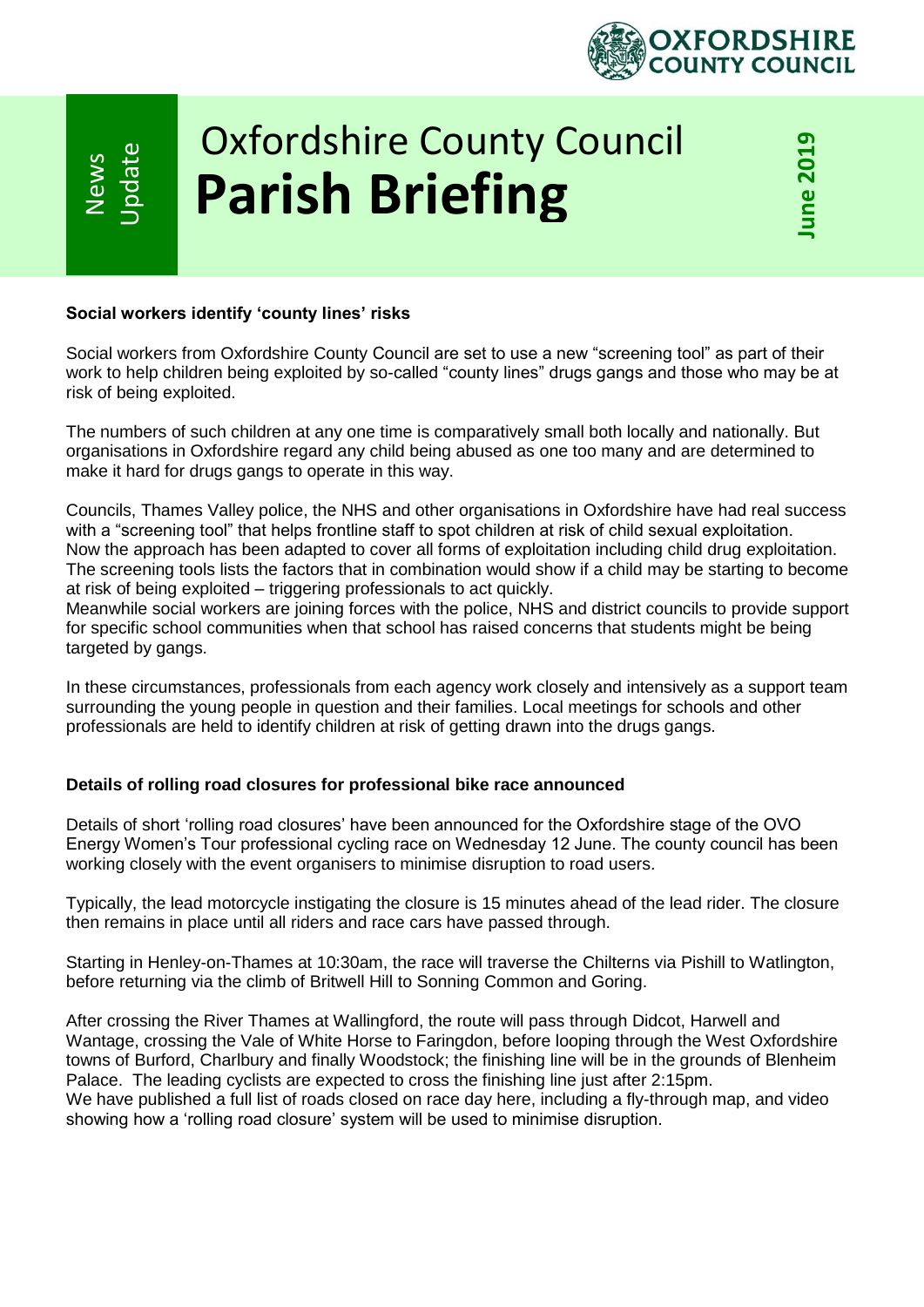# **County council announces major £3.5m highway improvement programme**

More than more than 50 miles of road across Oxfordshire will be given a new lease of life thanks to the 'surface dressing' technique which waterproofs and extends the life of roads. The cost of the work is in the region of £3.5m which is seen as a good investment, potentially preventing the need for more costly resurfacing for several years.

County Councillor Yvonne Constance, Cabinet member for Environment, said: "Oxfordshire County Council takes road repairs and maintenance very seriously and has put around £25m extra into fixing highways in total this and last year as part of a £120 million investment in infrastructure.

"Surface dressing is an excellent way to extend the life of roads and is cost effective. It is just one of a range of techniques that we use to improve and preserve the condition of our highways across Oxfordshire."

Many people will know surface dressed roads for their appearance soon after the work is done. However after a short period of bedding in, loose chippings are swept away and the surfaces are indistinguishable from any other except for the absence of cracks and potholes. Skid resistance is also improved.

The county council has gained a reputation in recent years for innovation and, as part of the surface dressing programme this year, will be trying out a technique called 'Surface Seal' - an additional treatment added to a newly dressed road, which prevents prevent defects, cracks, and potholes. The surface seal also enhances the appearance of the new surface giving a deep and uniform black which is comparative to a new asphalt surface.

## **County and city councils drive through plans for joint park and ride operation**

A new management arrangement for park and ride services designed to reduce congestion and improve air quality was agreed by the county council and Oxford City Council's Cabinets last month.

Under the new arrangement, the city council would take over the operational management of two county council park and ride sites - Thornhill, Oxford Parkway (formerly Water Eaton) – from September 2019.

Traffic, congestion and parking are big issues for Oxford. By working together, the councils aim to provide a better service for users and attract even more people to the sites.

There are also savings and efficiencies for the county council, which will allow it to continue to focus on reducing congestion and improving air quality in the thriving city of Oxford and beyond.

Earlier this year the county council introduced new lower season ticket prices at Thornhill and Oxford Parkway park and ride sites with the new tickets being valid at all park and ride sites.

## **Electric vehicles contribute to county council's carbon neutral commitment**

Oxfordshire County Council has taken delivery of a new fleet of electric cars and vans for its fire and rescue service and general staff pool car resource.

As the largest council in Oxfordshire, the county council has already taken a strong lead and committed to being carbon neutral by 2030. Achieving that aim will benefit the county's thriving communities and mean radically changing the way some things are done.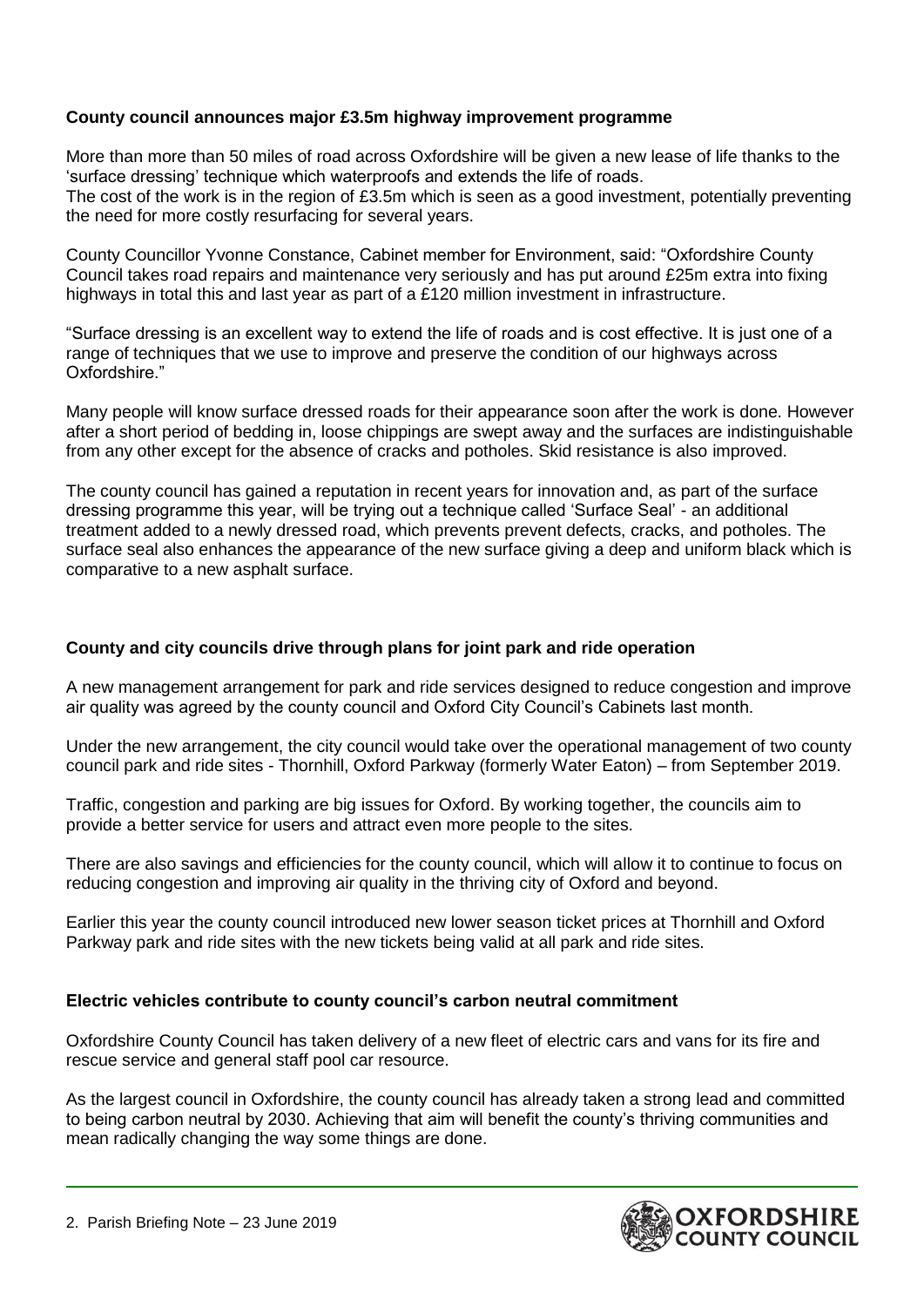Along with the commitment to being carbon neutral the county council has also signalled its dedication through high-profile sustainable energy projects like Local Energy Oxfordshire, the V2GO charging initiative as well as seeking to reduce the number of miles its staff travel by encouraging flexible working and greater use of virtual meeting technology.

The vehicles can travel up to 160 miles on a single charge and will be used by Fire Safety Officers and as pool vehicles. There are charging points at fire stations and County Hall.

# **New funding for alcohol reduction services in Oxfordshire**

Funding has been secured from Public Health England for the development of alcohol services across Oxfordshire. A grant of £215,000 has been awarded, as part of £6m allocated to local authorities for 2019-20, to make it easier for people with alcohol problems to access help.

This follows the PHE enquiry findings in 2018 that there are high levels of unmet need, with an estimated four in five alcohol-dependent adults not accessing alcohol treatment.

The funding will be used for projects across the county, including a new standalone alcohol clinic in Oxford, provided by community drug and alcohol service Turning Point, which will support those people who may not identify as being dependent on alcohol.

This funding will also support a homeless hub in Oxford city centre run by Oxford City Council, a familyfocussed county-wide community project, and a homelessness hub run by the Salvation Army in Bicester.

# **County council appoints new chief fire officer and director of public health**

Rob MacDougall has been appointed as Oxfordshire County Council's new Director of Community Safety and Chief Fire Officer. Rob is currently Assistant Chief Fire Officer and will replace Simon Furlong, who is retiring from the post later this year.

"I am dedicated to continuing to deliver the best services we can for our residents by doing our core business exceptionally well while continuously looking for new ways to reduce the risk of harm and enable access to opportunities for all to thrive," said Rob.

Ansaf Azhar has been appointed as Oxfordshire County Council's new Director of Public Health, following the retirement of Jonathan McWilliam. Ansaf was the Interim Director of Public Health for Sandwell Metropolitan Borough Council in the West Midlands and will take up his new post in August.

"I believe we have a fantastic opportunity to build on the good work done in Oxfordshire so far and continue to create a healthy place with our residents," said Ansaf. "A place that will promote healthy behaviours and thriving communities whilst reducing inequalities across Oxfordshire."

## **Pupils step out for Walk to School Week**

Thousands of Oxfordshire pupils took part of national Walk to School Week (May 20-24), as part of the county council's ongoing commitment to encouraging walking and cycling to improve health and reduce congestion.

More than 60 primary schools signed up to the campaign to promote exercise, improve road safety and reduce congestion. Schools are also being urged to sign up to support Clean Air Day on June 20, encouraging pupils to make active journeys and reducing air pollution outside the school gates.